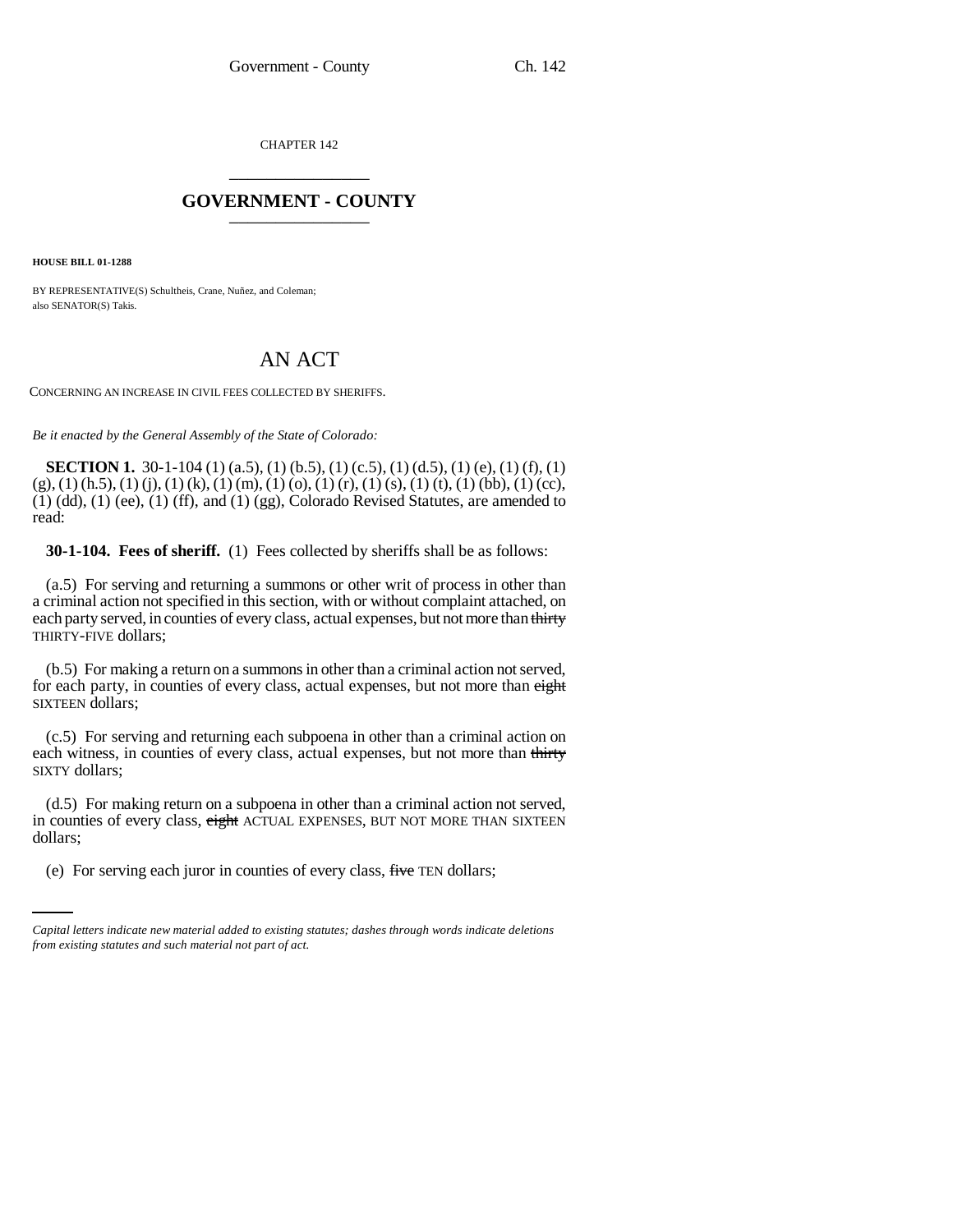(f) For serving and returning writ of attachment or replevin on each party, in counties of every class, actual expenses, but not more than fifty SEVENTY-FIVE dollars;

(g) For serving garnishee summons on each party, in counties of every class, actual expenses, but not more than fifteen TWENTY dollars;

(h.5) Mileage for each mile actually and necessarily traveled in serving each writ, subpoena, or other process in other than a criminal action, thirty-one THIRTY-SIX cents; except that actual and not constructive mileage shall be allowed in all cases; and, where more than one warrant is served by any officer on one trip, the actual mileage only shall be allowed such officer, and the actual mileage shall be apportioned among the several warrants served on the trip;

(j) For levying execution or writ of attachment, besides actual custodial and transportation costs necessarily incurred in counties of every class, actual expenses, or fifty BUT NOT MORE THAN SEVENTY-FIVE dollars; whichever is greater;

(k) For levying writ of replevin, besides actual custodial and transportation costs necessarily incurred in counties of every class, actual expenses, or fifty BUT NOMORE THAN SEVENTY-FIVE dollars; whichever is greater;

(m) For making and filing for record a certificate of levy on attachment or other cases, in counties of every class, actual expenses, but not more than fifteen THIRTY dollars;

(o) For serving writ with aid of posse comitatus with actual expenses necessarily incurred in executing said writ, in counties of every class, ACTUAL EXPENSES, BUT NOT MORE THAN thirty SIXTY dollars; for serving same without aid in counties of every class, ACTUAL EXPENSES, BUT NOT MORE THAN two FOUR dollars;

(r) For advertising property for sale, besides the actual cost of the advertising, in counties of every class, actual expenses, but not more than fifteen THIRTY dollars;

(s) For making certificates of sale previous to execution of deed, or on sales of personal property, in counties of every class, actual expenses, but not more than **fifteen** THIRTY dollars:

(t) For executing and acknowledging deed of sale of real estate, in counties of every class, actual expenses, but not more than twenty FORTY dollars;

(bb) For serving and returning writ of ne exeat or body attachment, in counties of every class, ACTUAL EXPENSES, BUT NOT MORE THAN ten TWENTY dollars;

(cc) For serving copy of execution when making levy on shares of stock under execution, on each party served, in counties of every class, actual expenses, but not more than thirty SIXTY dollars;

(dd) For making certificates of levy on shares, or otherwise, in counties of every class, actual expenses, but not more than fifteen THIRTY dollars;